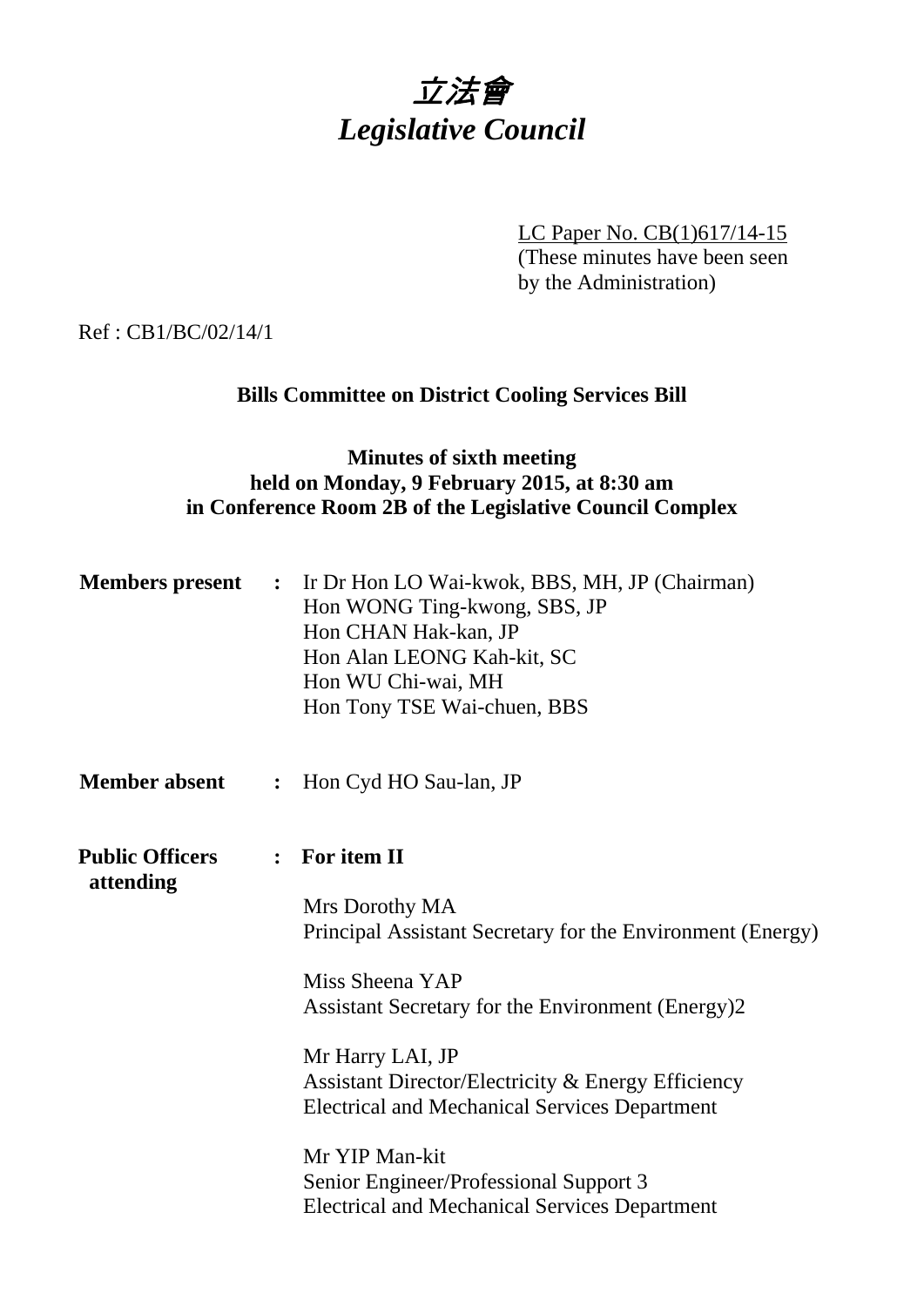|                              | Mr Peter SZE<br>Senior Government Counsel (Law Drafting Division)<br>Department of Justice           |
|------------------------------|------------------------------------------------------------------------------------------------------|
|                              | Mr Henry CHAN<br>Senior Government Counsel (Acting) (Law Drafting Division)<br>Department of Justice |
| <b>Clerk in Attendance:</b>  | Ms Shirley CHAN<br>Chief Council Secretary (1)1                                                      |
| <b>Staff in attendance :</b> | Miss Evelyn LEE<br><b>Assistant Legal Adviser 10</b>                                                 |
|                              | Miss Lilian MOK<br>Senior Council Secretary (1)1                                                     |
|                              | Ms Mandy LI<br>Council Secretary (1)1                                                                |

#### Action

### **I. Confirmation of minutes**

(LC Paper No. CB(1)519/14-15 **—** Minutes of the meeting held on 5 January 2015)

The minutes of the meeting held on 5 January 2015 were confirmed.

### **II. Meeting with the Administration**

Follow-up to issues arising from previous meeting

- (LC Paper No. CB(1)521/14-15(01) **—** List of follow-up actions arising from the meeting on 29 January 2015
- LC Paper No. CB(1)521/14-15(02) **—** Administration's response to the issues raised at the meeting on 29 January 2015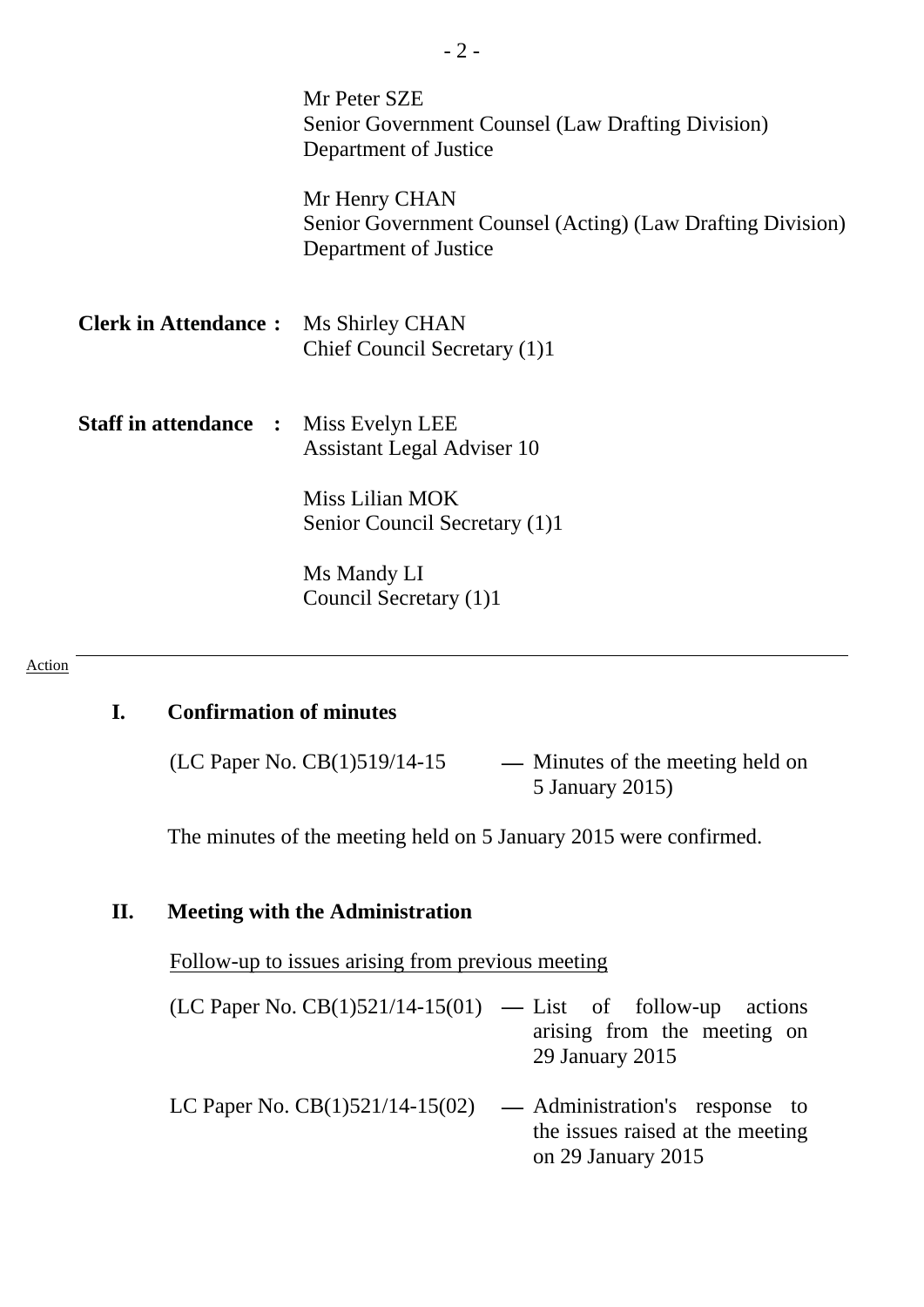| LC Paper No. CB(3)10/14-15        | $-$ The Bill                                                                                |
|-----------------------------------|---------------------------------------------------------------------------------------------|
| File Ref: ENB CR 4/2061/08        | — Legislative Council Brief                                                                 |
| LC Paper No. $LS5/14-15$          | — Legal Service Division Report                                                             |
| LC Paper No. $CB(1)272/14-15(01)$ | — Assistant Legal Adviser's letter<br>dated 13 October 2014 to the<br>Administration        |
| LC Paper No. $CB(1)272/14-15(02)$ | — Administration's reply<br>to<br>Assistant Legal Adviser's letter<br>dated 13 October 2014 |
| LC Paper No. $CB(1)272/14-15(03)$ | — Background brief prepared by<br>Legislative Council<br>the<br>Secretariat                 |

2. The Bills Committee deliberated (index of proceedings attached at the **Annex**).

Admin  $\alpha$  3. The Administration was requested to –

### Clause 22

(a) in the light of the powers which were provided under clause 30 for an appeal board to determine an appeal made pursuant to clause 22 and given that clause 22 did not seem to specify that, in order to render a decision or direction to be appealable under clause 22, such decision or direction must be premised upon or be made as a result of an approved consumer's action or inaction, provide the legal justifications of excluding a decision to suspend or terminate district cooling services to a building under clause  $7(1)(d)$ , (e) or (f) and excluding a decision not to resume the services to a building under clause  $8(2)$  where the services were suspended under clause  $7(1)(d)$ , (e) or (f) from clause  $22(1)$ ;

### Clause 24

(b) given that under clause 24(4), a member of the appeal board panel was to be appointed for a term of three years and might be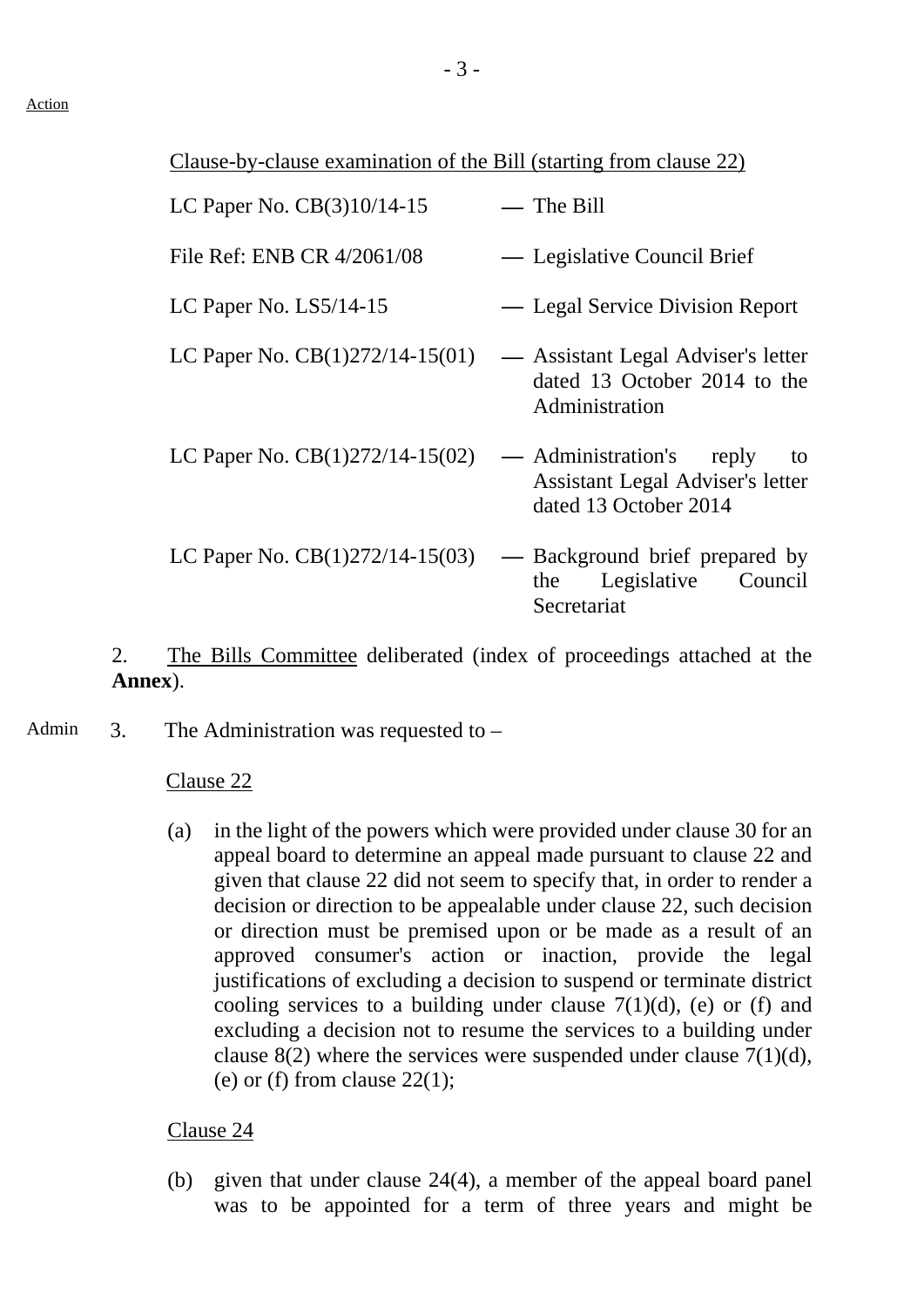reappointed where each reappointment was for a term of three years, clarify whether a statutory limit in respect of the number of times of reappointment was intended to be imposed and if so, consider revising the drafting of the clause to this effect;

(c) advise whether the Administration would stagger the appointments of members to an appeal board panel so as to avoid the expiry of appointments of all members at the same time and to ensure continuity of the panel's operation;

### Clause 25

(d) consider revising clause  $25(2)(b)$  to reflect the intent that there must be at least one member appointed from each of the categories that were specified in clause  $24(1)(b)$ , (c) and (d); and

### Clause 29

(e) explain how clause 29 which empowered an appeal board to authorize inspection of installation could fit into the proceedings of an appeal board.

4. The Chairman reminded members that the next meeting of the Bills Committee had been scheduled for Monday, 16 February 2015, at 8:30 am.

5. The Chairman also advised that the Bills Committee would conduct a site visit to the Kai Tak Development to observe the operation of the district cooling system under construction on Tuesday, 24 February 2015, from 9:00 am to 12:30 pm.

(*Post-meeting note:* The notice of the visit was issued to members vide LC Paper No. CB(1)534/14-15 on 11 February 2014.)

## **III. Any other business**

6. There being no other business, the meeting ended at 10:30 am.

Council Business Division 1 Legislative Council Secretariat 6 March 2015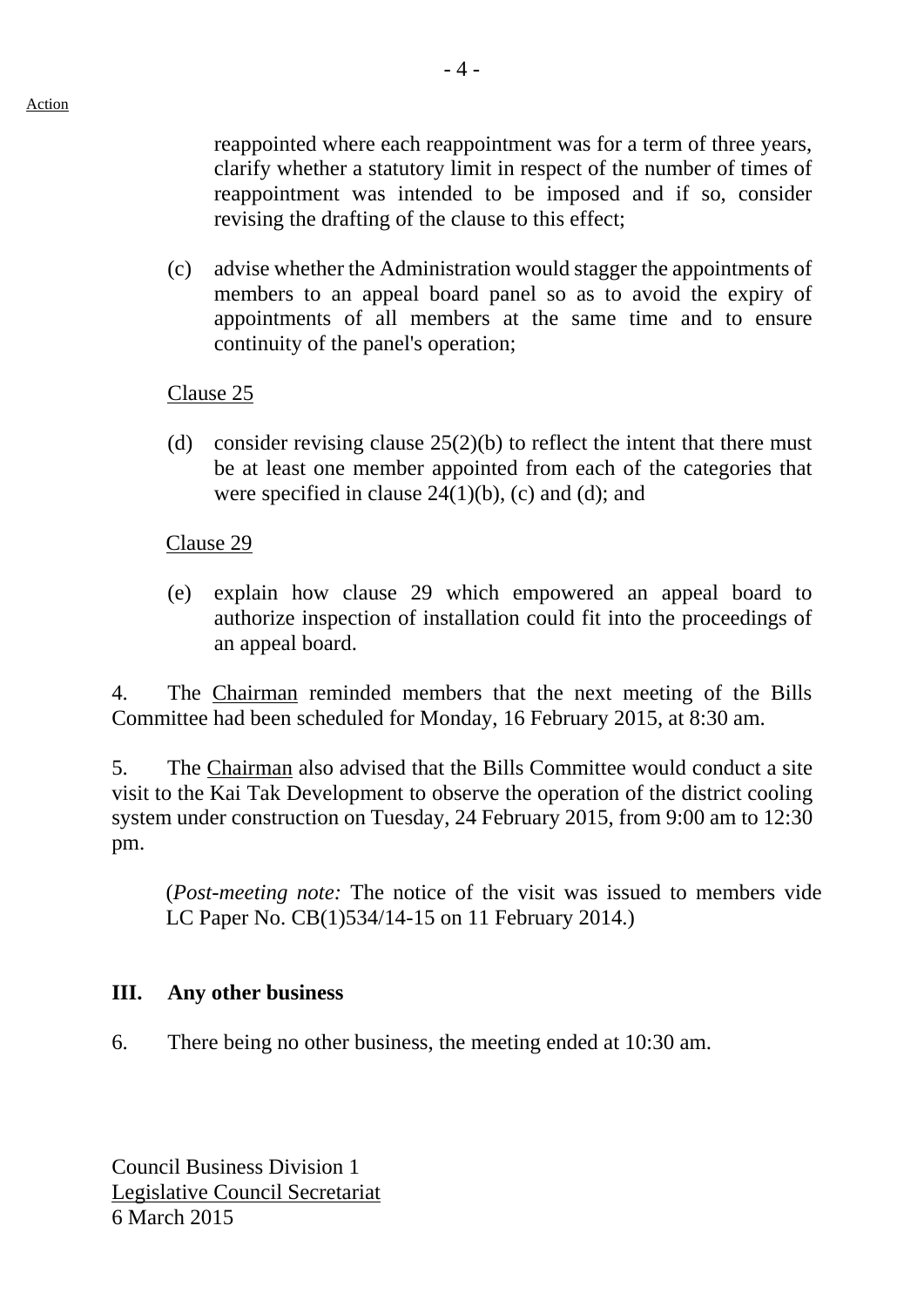### **Bills Committee on District Cooling Services Bill**

#### **Proceedings of the sixth meeting on Monday, 9 February 2015, at 8:30 am in Conference Room 2B of the Legislative Council Complex**

| <b>Time</b><br><b>Speaker</b><br>marker                                                   | Subject(s)                                                                                                                                                                                                                                                                                                                                                                                                                                                                                                                                                                                                                                                                                                                                                                                                                                                                                                                                                                                                                                                                                                                                                                                                                                                                                                                                                                                                                                                                                                                                                                                     | <b>Action required</b> |  |  |
|-------------------------------------------------------------------------------------------|------------------------------------------------------------------------------------------------------------------------------------------------------------------------------------------------------------------------------------------------------------------------------------------------------------------------------------------------------------------------------------------------------------------------------------------------------------------------------------------------------------------------------------------------------------------------------------------------------------------------------------------------------------------------------------------------------------------------------------------------------------------------------------------------------------------------------------------------------------------------------------------------------------------------------------------------------------------------------------------------------------------------------------------------------------------------------------------------------------------------------------------------------------------------------------------------------------------------------------------------------------------------------------------------------------------------------------------------------------------------------------------------------------------------------------------------------------------------------------------------------------------------------------------------------------------------------------------------|------------------------|--|--|
|                                                                                           | Agenda Item I - Confirmation of minutes                                                                                                                                                                                                                                                                                                                                                                                                                                                                                                                                                                                                                                                                                                                                                                                                                                                                                                                                                                                                                                                                                                                                                                                                                                                                                                                                                                                                                                                                                                                                                        |                        |  |  |
| $000412 -$<br>Chairman<br>000557                                                          | minutes of the<br>The<br>meeting<br>held<br>on<br>5 January 2015 (LC Paper No. CB(1)519/14-15<br>were confirmed.                                                                                                                                                                                                                                                                                                                                                                                                                                                                                                                                                                                                                                                                                                                                                                                                                                                                                                                                                                                                                                                                                                                                                                                                                                                                                                                                                                                                                                                                               |                        |  |  |
| Agenda Item II - Meeting with the Administration                                          |                                                                                                                                                                                                                                                                                                                                                                                                                                                                                                                                                                                                                                                                                                                                                                                                                                                                                                                                                                                                                                                                                                                                                                                                                                                                                                                                                                                                                                                                                                                                                                                                |                        |  |  |
| $000558 -$<br>Chairman<br>001712<br>Administration<br>Mr WU Chi-wai<br>Mr WONG Ting-kwong | The Administration briefed members on its<br>response to the issues raised at the meeting of<br>the Bills Committee held on 29 January 2015<br>(LC Paper No. CB(1)521/14-15(02)).<br>Noting that the proposal for providing the<br>discretionary power to the Director of Electrical<br>and Mechanical Services ("DEMS") to reduce,<br>waive or refund, in whole or in part, a charge, a<br>fee or a deposit payable or paid in respect of a<br>building subscribing to district cooling services<br>under clause 15 of the District Cooling Services<br>Bill ("the Bill") was in line with the<br>arrangement provided in a number of existing<br>legislation,<br>including<br>the<br>Waterworks<br>Ordinance (Cap. 102), Mr WU Chi-wai<br>enquired under what circumstances the Water<br>Authority might exercise such discretionary<br>power under Cap. 102.<br>The Administration responded that the exercise<br>of the discretionary power under clause 15<br>would depend on the actual circumstances of<br>each particular case. Given that the operation of<br>the district cooling system at the Kai Tak<br>Development and the local water supply system<br>were different from each other technically, it<br>was not appropriate to directly compare whether<br>and how the discretionary power would be<br>exercised under the Bill and Cap. 102.<br>The Chairman pointed out that, according to the<br>Administration, clause 15 of the Bill sought to<br>provide a reserve power for DEMS to waive,<br>reduce or refund a charge, a fee or a deposit on a<br>case-by-case basis. |                        |  |  |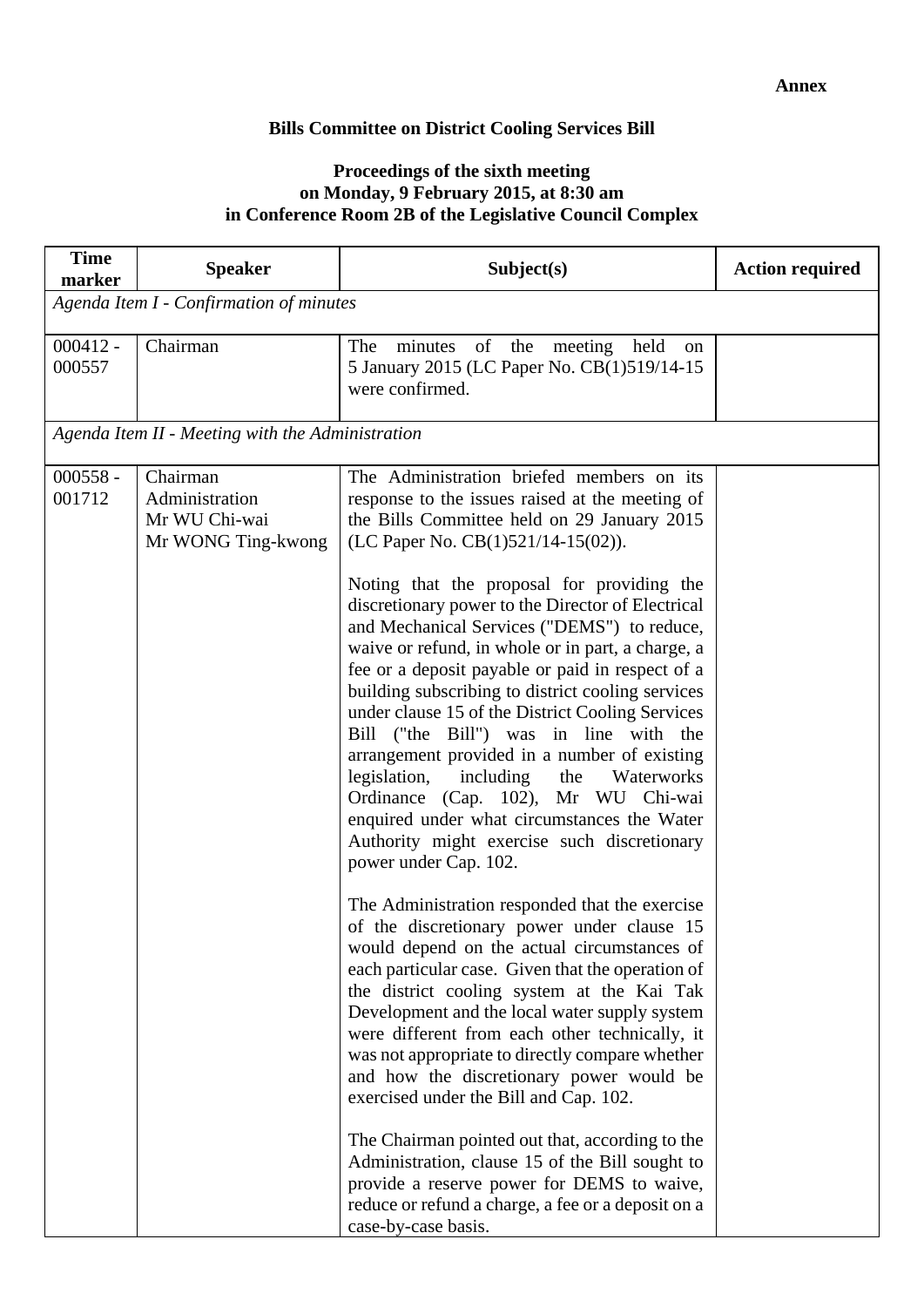| <b>Time</b>          | <b>Speaker</b>                                                                                                                | Subject(s)                                                                                                                                                                                                                                                                                                                                                                                                                                                                         | <b>Action required</b> |
|----------------------|-------------------------------------------------------------------------------------------------------------------------------|------------------------------------------------------------------------------------------------------------------------------------------------------------------------------------------------------------------------------------------------------------------------------------------------------------------------------------------------------------------------------------------------------------------------------------------------------------------------------------|------------------------|
| marker               |                                                                                                                               | Sharing with members his experience on<br>lodging a complaint about high water charges,<br>Mr WONG Ting-kwong considered clause 15<br>of the Bill necessary as DEMS should be<br>provided with a reserve power to deal with any<br>unforeseeable circumstances in future.                                                                                                                                                                                                          |                        |
|                      | Clause-by-clause examination of the Bill<br>(The Bill [LC Paper No. $CB(3)10/14-15$ ])                                        |                                                                                                                                                                                                                                                                                                                                                                                                                                                                                    |                        |
| $001713 -$<br>010027 | Chairman<br><b>Assistant Legal Adviser</b><br>10 ("ALA10")<br>Administration<br>Mr WU Chi-wai<br>Mr Tony TSE<br>Mr Alan LEONG | Part 5 – Appeal<br><u>Clause <math>22</math> – Appeal to appeal board</u><br>ALA10 sought to clarify whether a person who<br>was aggrieved by or did not agree with the<br>DEMS's opinion made under clause $7(1)(d)$ , (e)<br>or (f) might lodge an appeal pursuant to clause<br>22.                                                                                                                                                                                              |                        |
|                      |                                                                                                                               | The Administration responded that -<br>decisions subject to appeal included a<br>(a)<br>decision not to approve a person as a<br>consumer of district cooling services, a<br>decision to refuse to provide, suspend or<br>terminate district cooling services and a<br>decision relating to an improvement<br>notice issued (including a direction<br>contained therein);                                                                                                          |                        |
|                      |                                                                                                                               | different<br>(b)<br>clause<br>the<br>7<br>set<br>out<br>circumstances under which DEMS might<br>suspend or terminate the district cooling<br>services to a building. Clause $7(1)(b)$ , (c)<br>and (g) was related to the failure on the<br>approved consumer's part to observe a<br>requirement relating to the services and<br>hence the DEMS's decision to suspend or<br>terminate the district cooling services<br>under such circumstances was appealable<br>under clause 22; |                        |
|                      |                                                                                                                               | clause $7(1)(d)$ , (e) and (f) was related to<br>(c)<br>repair or maintenance works required to<br>be carried out in a building connecting to<br>the district cooling system and therefore<br>the DEMS's decision to suspend or<br>terminate the services was made on the<br>basis of technical considerations (instead<br>of the merit of the case) which were not                                                                                                                |                        |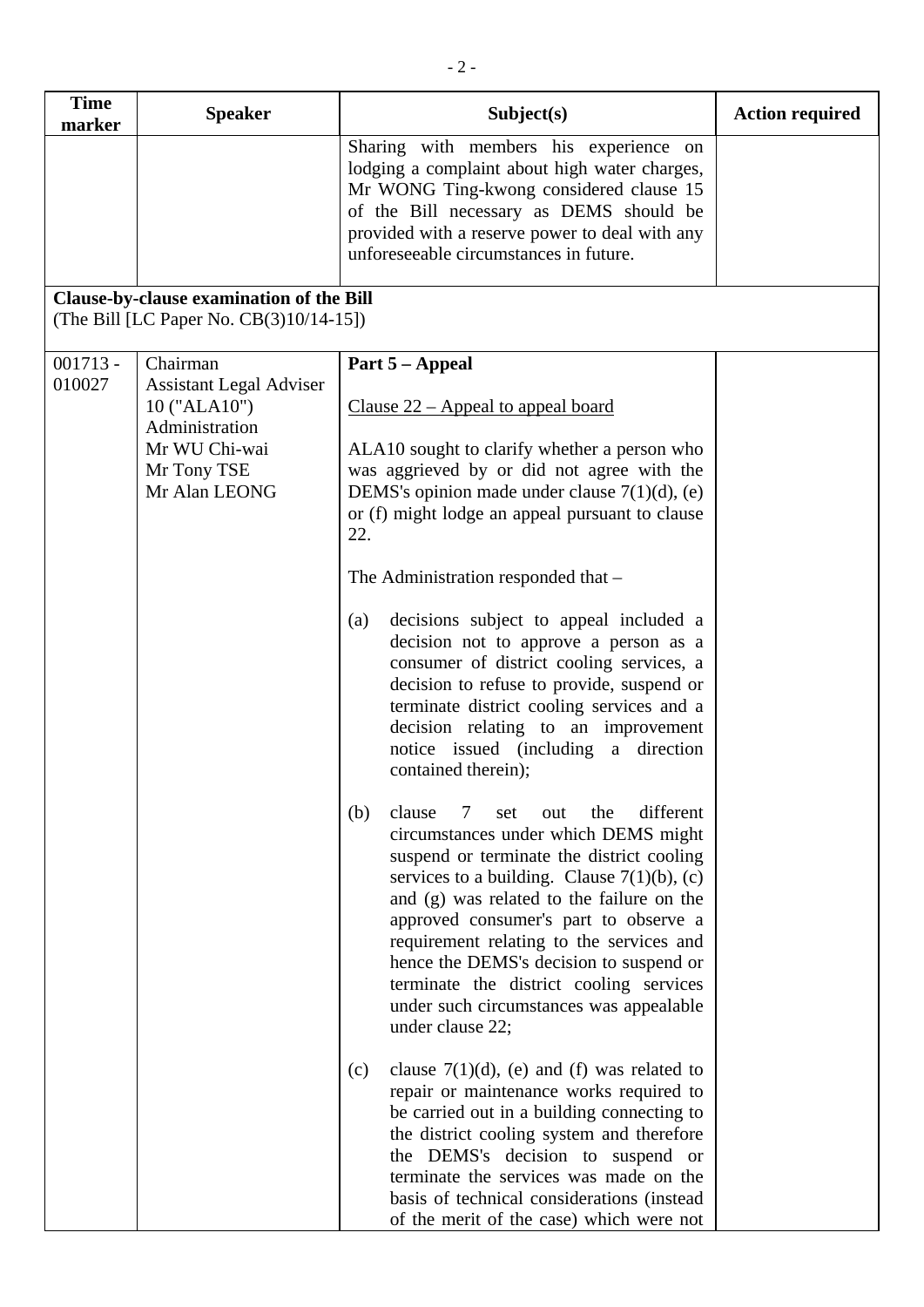| <b>Time</b><br>marker | <b>Speaker</b> | Subject(s)                                                                                                                                                                                                                                                                                                                                                                                                                                                                                                                                                                                                                                                                                                                                                                                                                                                                                                                                                                                                                                                                                                                                                                                                                                                           | <b>Action required</b>                               |
|-----------------------|----------------|----------------------------------------------------------------------------------------------------------------------------------------------------------------------------------------------------------------------------------------------------------------------------------------------------------------------------------------------------------------------------------------------------------------------------------------------------------------------------------------------------------------------------------------------------------------------------------------------------------------------------------------------------------------------------------------------------------------------------------------------------------------------------------------------------------------------------------------------------------------------------------------------------------------------------------------------------------------------------------------------------------------------------------------------------------------------------------------------------------------------------------------------------------------------------------------------------------------------------------------------------------------------|------------------------------------------------------|
|                       |                | suitable to be dealt with by an appeal<br>board;                                                                                                                                                                                                                                                                                                                                                                                                                                                                                                                                                                                                                                                                                                                                                                                                                                                                                                                                                                                                                                                                                                                                                                                                                     |                                                      |
|                       |                | any person who was aggrieved by or did<br>(d)<br>not agree with the DEMS's decision made<br>under clause $7(1)(d)$ , (e) or (f) of the Bill<br>might institute legal proceedings in the<br>court to claim any alleged damages at the<br>person's own volition, and such person<br>might apply to DEMS for resuming<br>district cooling services under clause $8(1)$ .                                                                                                                                                                                                                                                                                                                                                                                                                                                                                                                                                                                                                                                                                                                                                                                                                                                                                                |                                                      |
|                       |                | Notwithstanding<br>Administration's<br>the<br>explanation, Mr Alan LEONG remained<br>unconvinced that DEMS's decision or direction<br>to suspend or terminate district cooling services<br>to a building made under clause $7(1)(d)$ , (e) and<br>(f) was not appealable under clause 22. In the<br>light of the powers which were provided under<br>clause 30 for an appeal board to determine an<br>appeal made pursuant to clause 22 and given<br>that clause 22 did not seem to specify that, in<br>order to render a decision or direction to be<br>appealable under clause 22, such decision or<br>direction had to be premised upon or be made as<br>a result of an approved consumer's action or<br>inaction (or that the action or inaction of the<br>approved consumer concerned had to be part<br>and partial of the decision or direction), Mr<br>LEONG requested the Administration to<br>provide the legal justifications of excluding a<br>decision to suspend or terminate district cooling<br>services to a building under clause $7(1)(d)$ , (e)<br>or (f) and excluding a decision not to resume the<br>services to a building under clause $8(2)$ where<br>the services were suspended under clause<br>$7(1)(d)$ , (e) or (f) from clause 22(1). | Admin<br>(paragraph $3(a)$ of<br>the minutes refers) |
|                       |                | ALA10 further requested the Administration to<br>explain how clause 29 which empowered an<br>appeal board to authorize inspection of<br>installation could fit into the proceedings of an<br>appeal board.                                                                                                                                                                                                                                                                                                                                                                                                                                                                                                                                                                                                                                                                                                                                                                                                                                                                                                                                                                                                                                                           | Admin<br>(paragraph $3(e)$ of<br>the minutes refers) |
|                       |                | In response to Mr WU Chi-wai's enquiry, the<br>Administration pointed out that according to<br>clause $22(2)$ of the Bill, an appeal under clause<br>$22(1)$ against a DEMS's decision or direction<br>did not suspend the decision or direction unless<br>DEMS decided otherwise.                                                                                                                                                                                                                                                                                                                                                                                                                                                                                                                                                                                                                                                                                                                                                                                                                                                                                                                                                                                   |                                                      |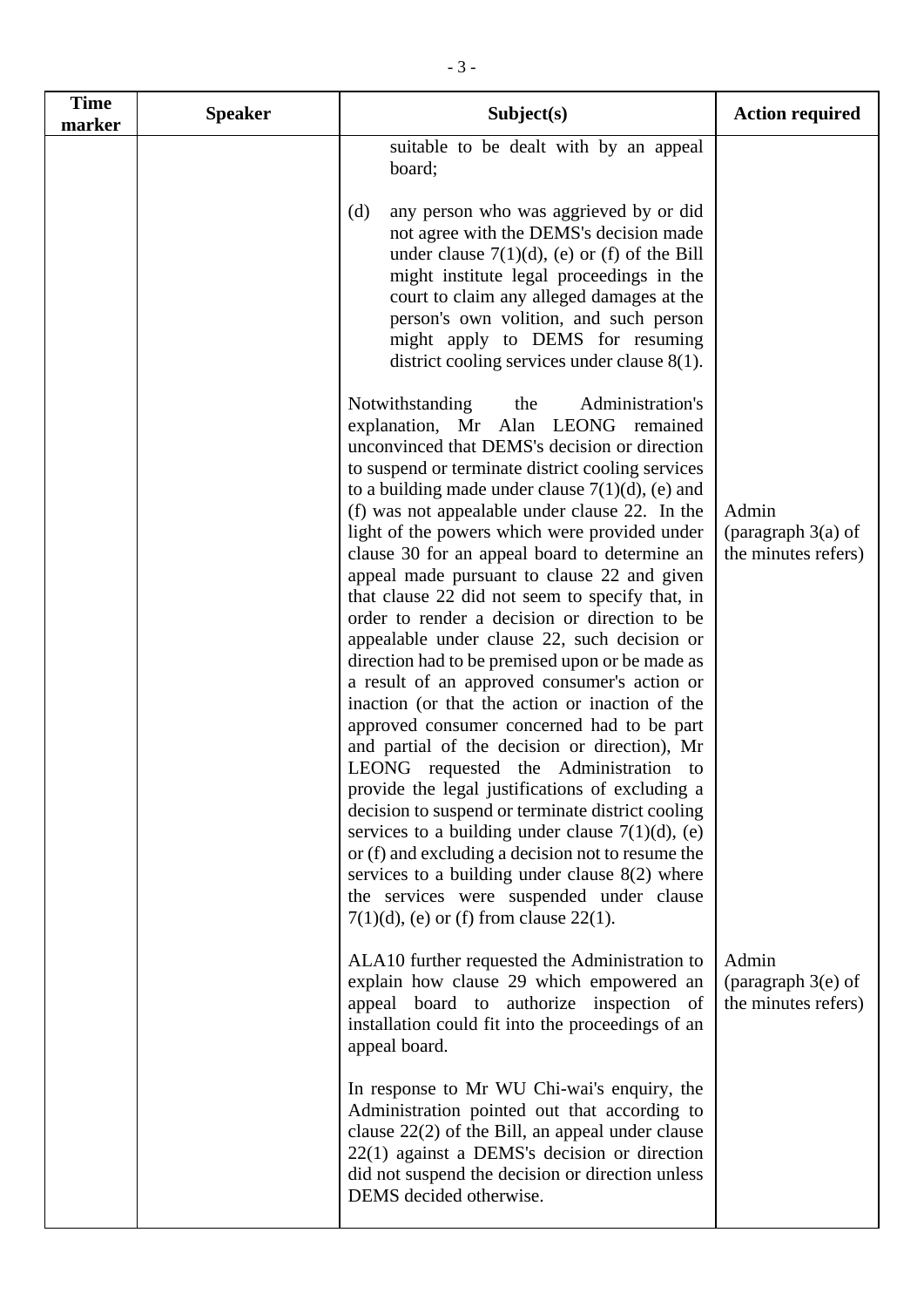| <b>Time</b><br>marker | <b>Speaker</b>                                                                       | Subject(s)                                                                                                                                                                                                                                                                                                                                                                                                                                                                                                                                                                                                                                                           | <b>Action required</b>                               |
|-----------------------|--------------------------------------------------------------------------------------|----------------------------------------------------------------------------------------------------------------------------------------------------------------------------------------------------------------------------------------------------------------------------------------------------------------------------------------------------------------------------------------------------------------------------------------------------------------------------------------------------------------------------------------------------------------------------------------------------------------------------------------------------------------------|------------------------------------------------------|
|                       |                                                                                      | Mr Tony TSE enquired whether the calculation<br>of district cooling services charges was subject<br>to appeal. The Administration responded that -<br>as Schedule 2 to the Bill had clearly set<br>(a)<br>out the methods of calculation of district<br>cooling services charges, it was unlikely<br>that a person would lodge an appeal<br>against the calculation of district cooling                                                                                                                                                                                                                                                                              |                                                      |
|                       |                                                                                      | services charges; and<br>the Bill provided that an approved<br>(b)<br>consumer of district cooling services for a<br>building who doubted the accuracy of a<br>meter, which measured the actual cooling<br>capacity and actual cooling energy<br>consumption of that building, could apply<br>for testing of the meter. If the test result<br>revealed that the meter was not registering<br>correctly, EMSD had the power to<br>determine the amount of consumption and<br>capacity of district cooling services for the<br>period during which the meter ceased to<br>record properly based on technical<br>evidence, records and other relevant<br>circumstances. |                                                      |
| $010028 -$<br>010327  | Chairman<br>Administration<br>Mr Tony TSE                                            | Part 5 – Appeal<br>Clause $23$ – How to lodge an appeal<br>In response to Mr Tony TSE's enquiry about<br>whether the period for giving a notice of appeal<br>could be extended to more than 14 days, the<br>Administration responded that under clause<br>23(2)(b), DEMS might allow a longer notice<br>period.                                                                                                                                                                                                                                                                                                                                                      |                                                      |
| $010328 -$<br>012800  | Chairman<br>Administration<br>ALA <sub>10</sub><br>Mr WONG Ting-kwong<br>Mr Tony TSE | Part 5 - Appeal<br>Clause $24$ – Appeal board panel<br>Given that under clause $24(4)$ , a member of the<br>appeal board panel was to be appointed for a<br>term of three years and might be reappointed<br>where each reappointment was for a term of<br>three years, ALA10 sought clarification on<br>whether a statutory limit in respect of the<br>number of times of reappointment was intended<br>to be imposed and if so, the Administration<br>should consider revising the drafting of the                                                                                                                                                                  | Admin<br>(paragraph $3(b)$ of<br>the minutes refers) |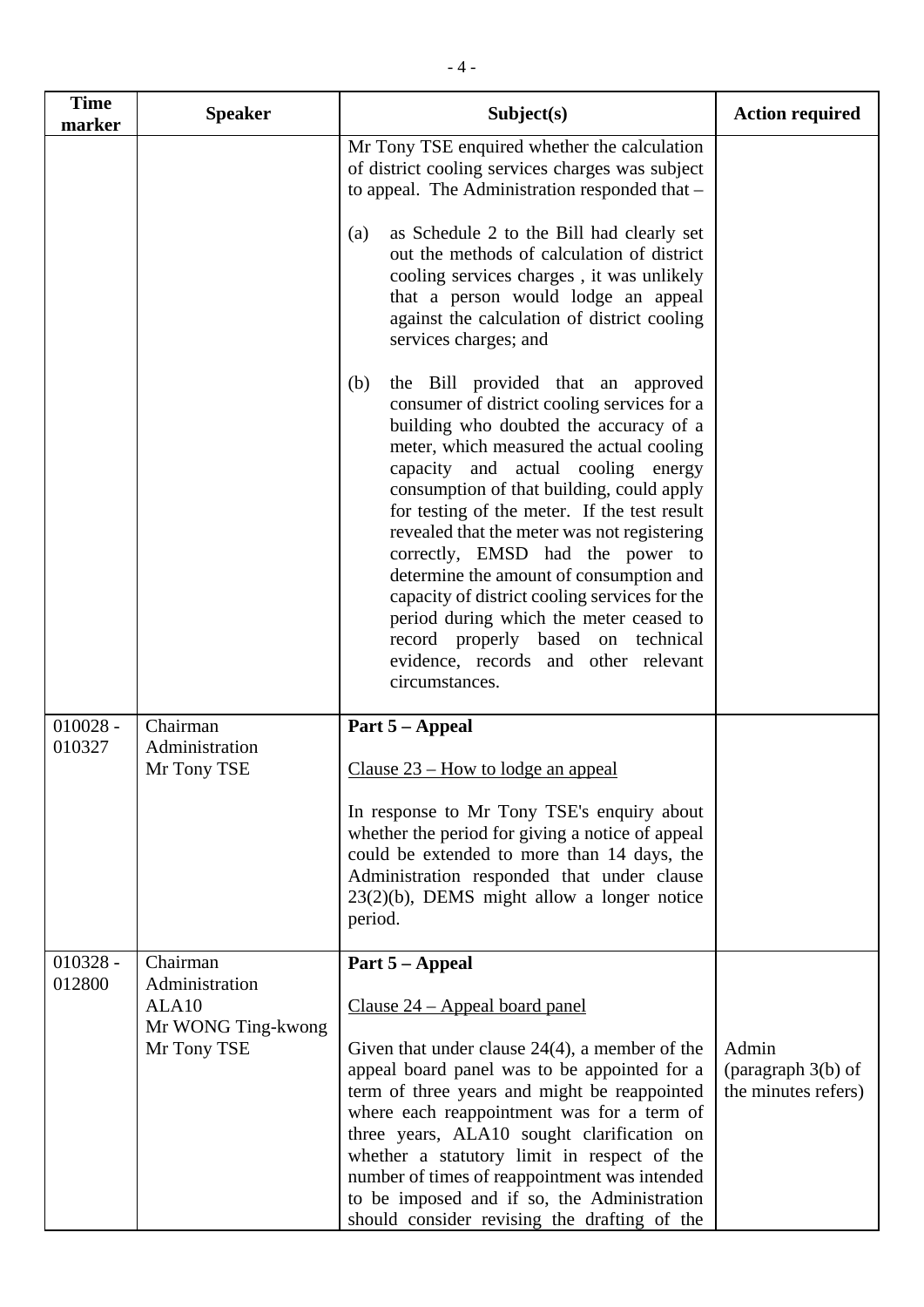| <b>Time</b><br>marker | <b>Speaker</b> | Subject(s)                                                                                                                                                                                                                                                                                                                                                                                                                                                                                                                                                                                                                                                        | <b>Action required</b> |
|-----------------------|----------------|-------------------------------------------------------------------------------------------------------------------------------------------------------------------------------------------------------------------------------------------------------------------------------------------------------------------------------------------------------------------------------------------------------------------------------------------------------------------------------------------------------------------------------------------------------------------------------------------------------------------------------------------------------------------|------------------------|
|                       |                | clause to this effect.                                                                                                                                                                                                                                                                                                                                                                                                                                                                                                                                                                                                                                            |                        |
|                       |                | The Administration responded that as a general<br>rule, a non-official member of an advisory or<br>statutory body should not serve more than six<br>years in any one capacity (i.e. the "six-year<br>rule"). While the "six-year rule" was the<br>guiding principle adopted by government<br>bureaux in making appointments of non-official<br>members to advisory and statutory bodies,<br>flexibility should be provided to government<br>bureaux in extending the appointment of<br>non-official members given the diverse needs of<br>different advisory and statutory bodies.<br>The<br>Administration would provide clarification as<br>requested by ALA10. |                        |
|                       |                | Mr WONG Ting-kwong enquired whether,<br>under clause $24(1)(d)$ , an approved consumer of<br>district cooling services for a building might be<br>appointed as member of the appeal board panel<br>and if so, how the Administration would handle<br>the situation where all the four members<br>appointed under clause $24(1)(d)$ to the appeal<br>board panel were approved consumers.                                                                                                                                                                                                                                                                          |                        |
|                       |                | The Administration responded that -                                                                                                                                                                                                                                                                                                                                                                                                                                                                                                                                                                                                                               |                        |
|                       |                | the Administration would endeavour to<br>(a)<br>ensure that the appeal board panel was<br>broadly representative, comprising not<br>only legal and engineering professionals<br>but also people from different sectors of<br>the community. Although under clause<br>$24(1)(d)$ , it was possible that an approved<br>consumer might be appointed as member<br>of the appeal board panel, the possibility<br>that all the four members appointed under<br>clause $24(1)(d)$ to the appeal board panel<br>were approved consumers would be slim;                                                                                                                   |                        |
|                       |                | members of the appeal board panel would<br>(b)<br>be required to disclose their interests upon<br>their appointment to an appeal board to<br>avoid any possible conflict of interests<br>between them and the appeal cases lodged<br>with them;                                                                                                                                                                                                                                                                                                                                                                                                                   |                        |
|                       |                | an appeal board would consist of five<br>(c)<br>members appointed from among the<br>members<br>of the appeal board panel.                                                                                                                                                                                                                                                                                                                                                                                                                                                                                                                                         |                        |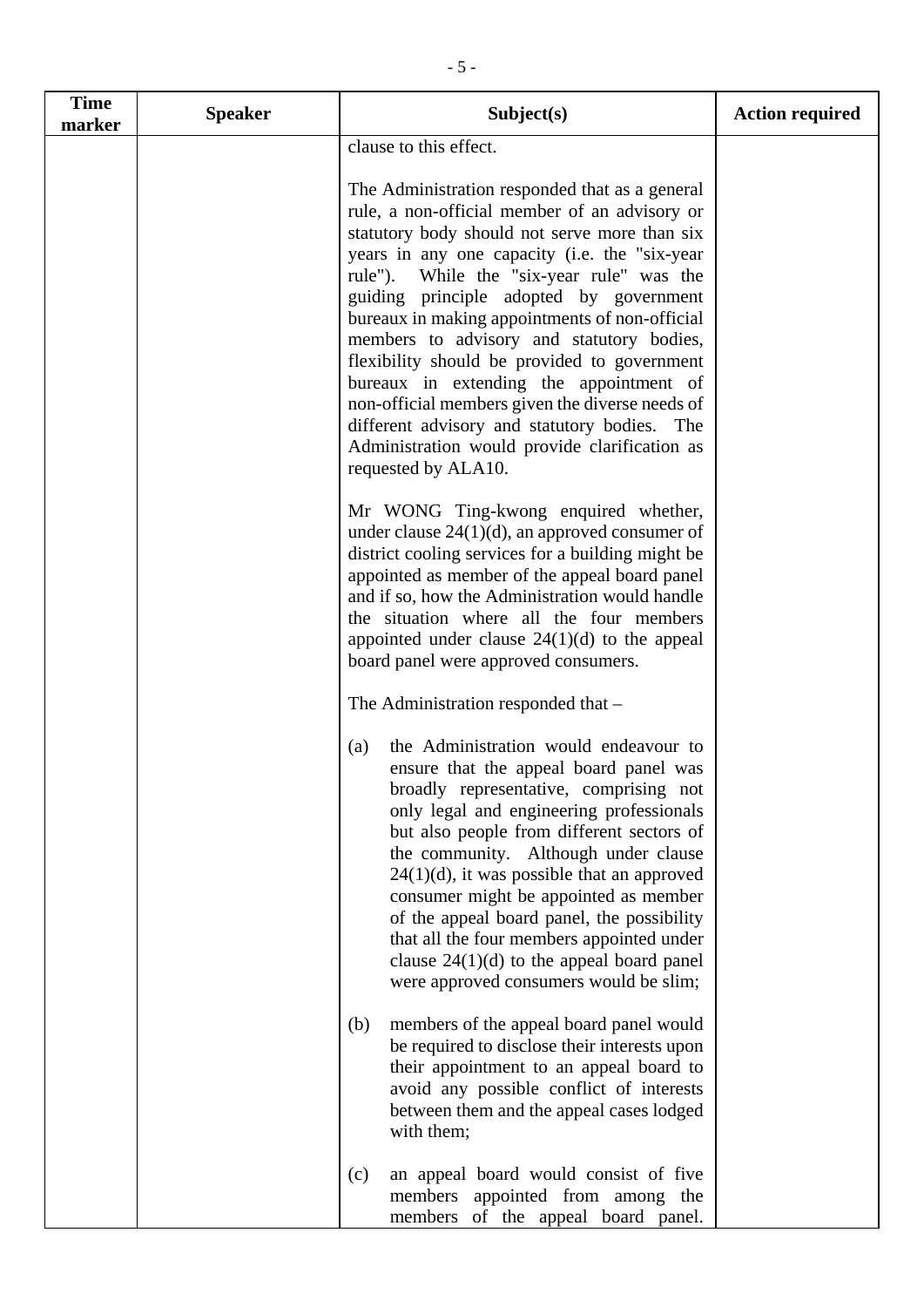| <b>Time</b><br>marker | <b>Speaker</b> | Subject(s)                                                                                                                                                                                                                                                                                                                                                                                                                                                                                                                                                                                                                                                                                                                                                                           | <b>Action required</b>                               |
|-----------------------|----------------|--------------------------------------------------------------------------------------------------------------------------------------------------------------------------------------------------------------------------------------------------------------------------------------------------------------------------------------------------------------------------------------------------------------------------------------------------------------------------------------------------------------------------------------------------------------------------------------------------------------------------------------------------------------------------------------------------------------------------------------------------------------------------------------|------------------------------------------------------|
|                       |                | Except the Chairperson of the appeal<br>board who would be appointed form the<br>category of members specified in clause<br>$24(1)(a)$ , the other four members would be<br>appointed from the three categories of<br>members specified in clause $24(1)(b)$ , (c),<br>and (d). To encourage broad diversity in<br>the appeal board, the Administration<br>would appoint at least one member from<br>each of the categories specified in clause<br>$24(1)(b)$ , (c), and (d) to the appeal board;<br>and                                                                                                                                                                                                                                                                             |                                                      |
|                       |                | (d)<br>the proposed appointment arrangement<br>was in line with the one provided in the<br>Buildings Energy Efficiency Ordinance<br>(Cap. 610).                                                                                                                                                                                                                                                                                                                                                                                                                                                                                                                                                                                                                                      |                                                      |
|                       |                | <b>WONG</b><br>Ting-kwong<br>Mr<br>urged<br>the<br>Administration to ensure that the appeal board<br>would have adequate representation of different<br>sectors of the community, including approved<br>consumers of district cooling services.                                                                                                                                                                                                                                                                                                                                                                                                                                                                                                                                      |                                                      |
|                       |                | Mr Tony TSE enquired whether a person with<br>less than 10 years' experience of practice in the<br>engineering profession in Hong Kong could be<br>appointed as member of the appeal board panel<br>The Administration<br>under clause $24(1)(d)$ .<br>reiterated that the appeal board panel would be<br>broadly representative, comprising not only<br>legal and engineering professionals. Members<br>appointed under clause $24(1)(d)$ had to be, in the<br>opinion of the Secretary for the Environment<br>("SEN"), not from the engineering profession.<br>Clause $24(1)(d)$ would thus enable the<br>Administration to appoint people from different<br>walks of life to the appeal board panel to<br>provide diverse and balanced views in the<br>hearing of an appeal case. |                                                      |
|                       |                | Mr Tony TSE requested the Administration to<br>whether it would<br>advise<br>stagger<br>the<br>appointments of members to an appeal board<br>panel so as to avoid the expiry of appointments<br>of all members at the same time and to ensure<br>continuity of the panel's operation.                                                                                                                                                                                                                                                                                                                                                                                                                                                                                                | Admin<br>(paragraph $3(c)$ of<br>the minutes refers) |
|                       |                | In response to ALA's enquiry about the<br>resignation arrangement for members of the<br>board<br>panel,<br>Administration<br>appeal<br>the                                                                                                                                                                                                                                                                                                                                                                                                                                                                                                                                                                                                                                           |                                                      |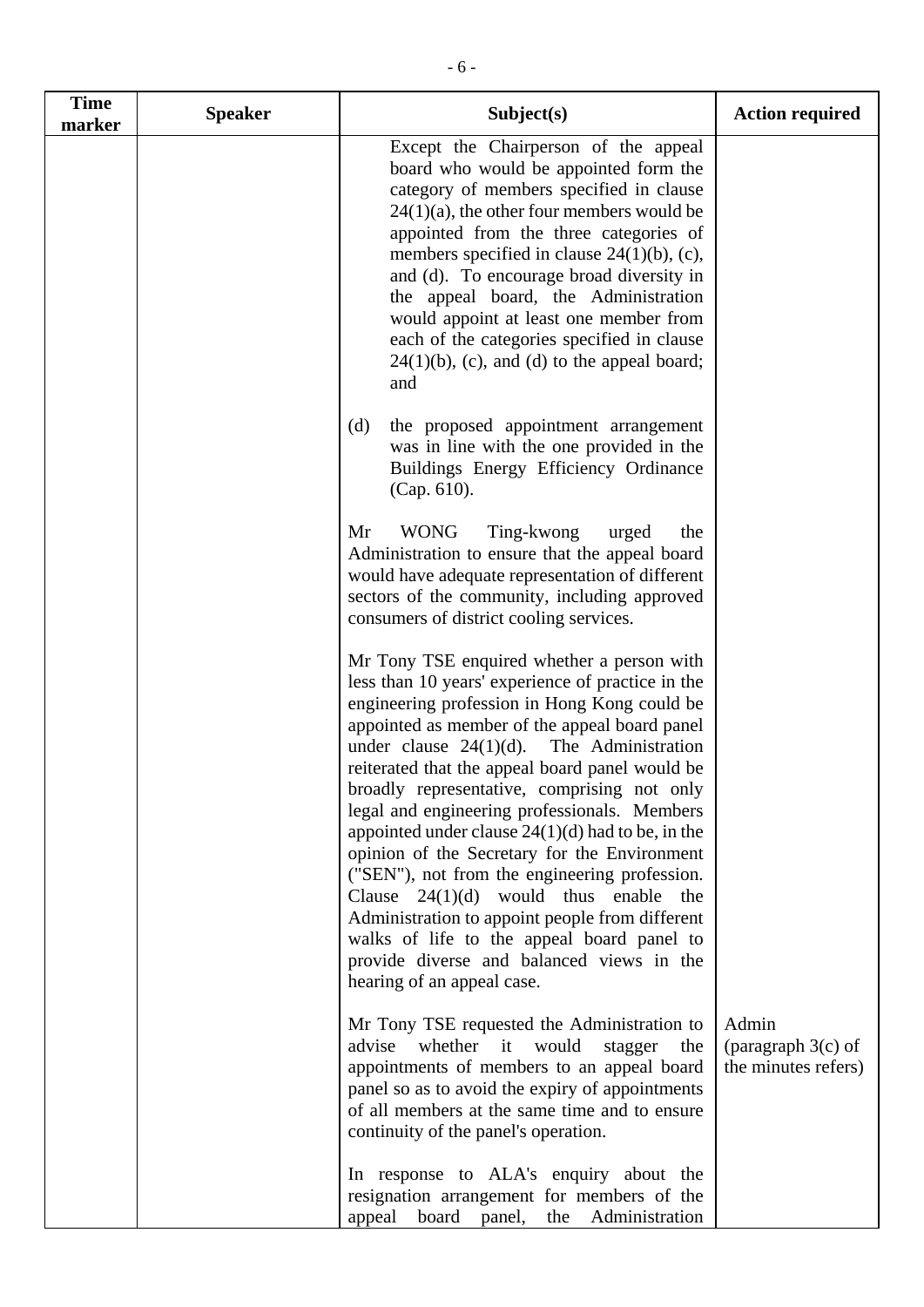| <b>Speaker</b>                                      | Subject(s)                                                                                                                                                                                                                                                                                                                                                                                                                                                                                                                                                      | <b>Action required</b>                               |
|-----------------------------------------------------|-----------------------------------------------------------------------------------------------------------------------------------------------------------------------------------------------------------------------------------------------------------------------------------------------------------------------------------------------------------------------------------------------------------------------------------------------------------------------------------------------------------------------------------------------------------------|------------------------------------------------------|
|                                                     | explained that according to clause $24(5)$ , a<br>member of the appeal board panel might, at any<br>time, resign from his or her office by issuing a<br>notice in writing to SEN.                                                                                                                                                                                                                                                                                                                                                                               |                                                      |
| Chairman                                            | Part 5 – Appeal                                                                                                                                                                                                                                                                                                                                                                                                                                                                                                                                                 |                                                      |
| Administration<br>Mr WONG Ting-kwong<br>Mr Tony TSE | Clause $25$ – Appeal board                                                                                                                                                                                                                                                                                                                                                                                                                                                                                                                                      |                                                      |
|                                                     | Mr WONG Ting-kwong enquired –                                                                                                                                                                                                                                                                                                                                                                                                                                                                                                                                   |                                                      |
|                                                     | whether the Administration would make<br>(a)<br>new appointment if a member of the<br>appeal board panel resigned from his or<br>her office; and                                                                                                                                                                                                                                                                                                                                                                                                                |                                                      |
|                                                     | about the remuneration arrangements<br>(b)<br>under clause $25(4)$ .                                                                                                                                                                                                                                                                                                                                                                                                                                                                                            |                                                      |
|                                                     | The Administration responded that -                                                                                                                                                                                                                                                                                                                                                                                                                                                                                                                             |                                                      |
|                                                     | according to clause $24(1)$ , SEN would<br>(a)<br>appoint members to the appeal board<br>panel from the four categories specified in<br>clause $24(1)(a)$ to (d) and not more than<br>four members would be appointed from<br>each of the categories. As there was no<br>requirement that the appeal board panel<br>always needed to have four members from<br>each category, the Administration might<br>or might not make new appointment if a<br>member of the appeal board panel from<br>any of the four categories resigned from<br>his or her office; and |                                                      |
|                                                     | remuneration would be given to members<br>(b)<br>of an appeal board on a per-day basis and<br>each member would be remunerated at<br>\$920 per day. The rate would be reviewed<br>regularly.                                                                                                                                                                                                                                                                                                                                                                    |                                                      |
|                                                     | Mr Tony TSE requested the Administration to<br>consider revising clause $25(2)(b)$ of the Bill to<br>reflect the intent that there should be at least one<br>member appointed from each of the categories<br>that were specified in clause $24(1)(b)$ , (c) and<br>(d).                                                                                                                                                                                                                                                                                         | Admin<br>(paragraph $3(d)$ of<br>the minutes refers) |
|                                                     |                                                                                                                                                                                                                                                                                                                                                                                                                                                                                                                                                                 |                                                      |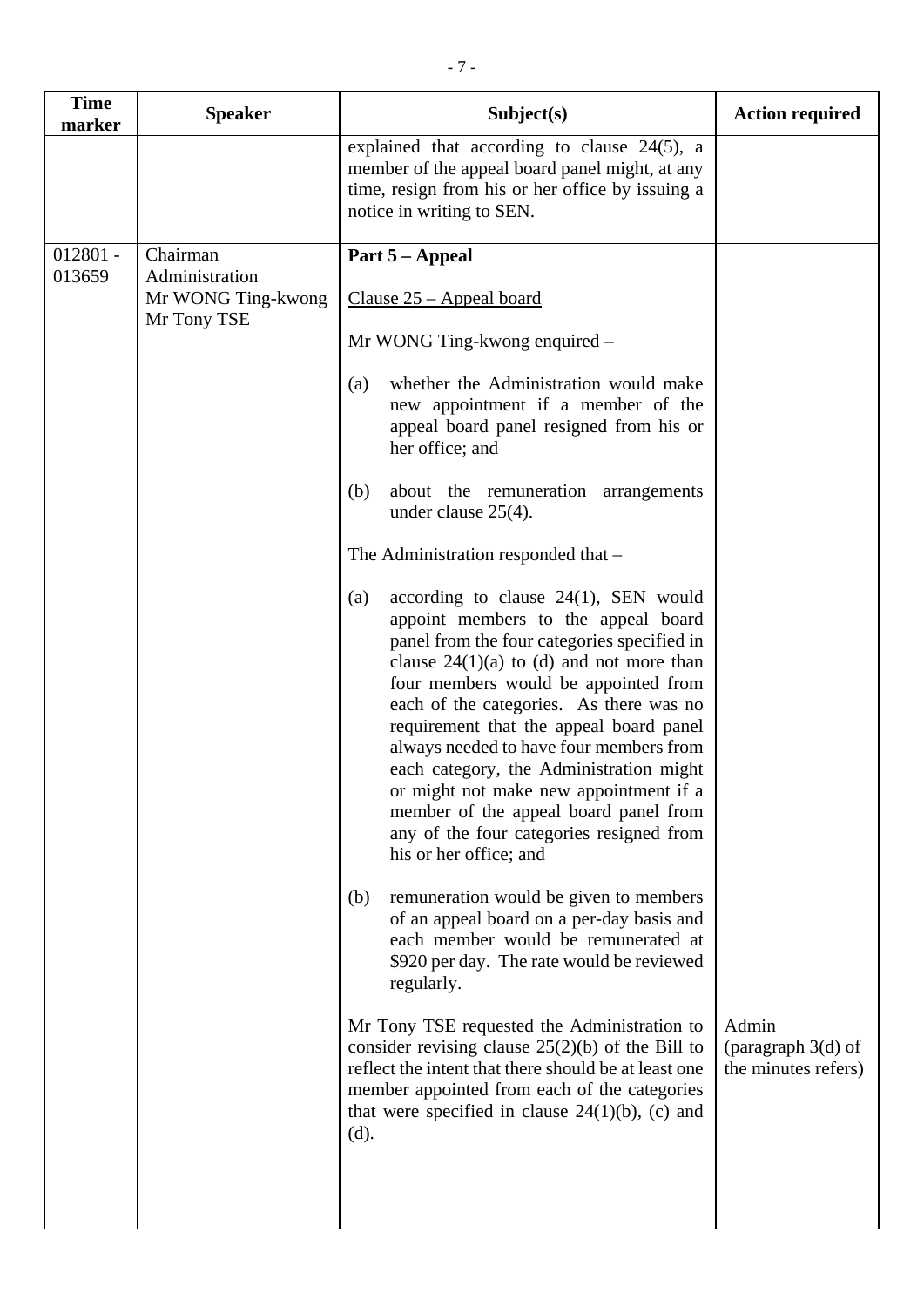| <b>Time</b><br>marker | <b>Speaker</b>     | Subject(s)                                                                                       | <b>Action required</b> |
|-----------------------|--------------------|--------------------------------------------------------------------------------------------------|------------------------|
| $013700 -$            | Chairman           | Part 5 – Appeal                                                                                  |                        |
| 020055                | Administration     |                                                                                                  |                        |
|                       | ALA <sub>10</sub>  | Clause 26 – Proceedings of appeal board                                                          |                        |
|                       | Mr Tony TSE        |                                                                                                  |                        |
|                       | Mr WONG Ting-kwong | ALA10 pointed out that unlike clause 26(2)                                                       |                        |
|                       |                    | which stipulated that a question before an                                                       |                        |
|                       |                    | appeal board was required to be determined by a<br>majority of those members present at the      |                        |
|                       |                    | meeting at which the question was to be                                                          |                        |
|                       |                    | determined, section 36 of the Buildings Energy                                                   |                        |
|                       |                    | Efficiency Ordinance (Cap. 610) provided that                                                    |                        |
|                       |                    | any question before an appeal board was                                                          |                        |
|                       |                    | required to be determined by a majority of the                                                   |                        |
|                       |                    | members. She further asked the Administration                                                    |                        |
|                       |                    | to clarify how an appeal would be determined in<br>case where different members were present at  |                        |
|                       |                    | different meetings of an appeal board to hear an                                                 |                        |
|                       |                    | appeal case, but only those attending the last                                                   |                        |
|                       |                    | meeting at which the case was to be determined                                                   |                        |
|                       |                    | could determine the case.                                                                        |                        |
|                       |                    | The Administration responded that all the                                                        |                        |
|                       |                    | questions raised and comments made by                                                            |                        |
|                       |                    | relevant parties present at a meeting of an                                                      |                        |
|                       |                    | appeal board would be recorded in minutes<br>which would be made available to all members        |                        |
|                       |                    | of the appeal board. As such, even if members                                                    |                        |
|                       |                    | were absent from some of the meetings of the                                                     |                        |
|                       |                    | appeal board, they would still have access to the                                                |                        |
|                       |                    | arguments put forth by relevant parties and                                                      |                        |
|                       |                    | could determine the appeal case lodged with                                                      |                        |
|                       |                    | them at the meeting at which the case was to be<br>determined. According to the Administration's |                        |
|                       |                    | experience, members of an appeal board would                                                     |                        |
|                       |                    | attend most meetings of the board.                                                               |                        |
|                       |                    | Mr Tony TSE was of the view that since all                                                       |                        |
|                       |                    | members of an appeal board would be kept                                                         |                        |
|                       |                    | informed of the discussions of the hearing                                                       |                        |
|                       |                    | through minutes of meetings of the board, any                                                    |                        |
|                       |                    | question put before the appeal board might as                                                    |                        |
|                       |                    | well be determined by a majority of the<br>members of the board.                                 |                        |
|                       |                    |                                                                                                  |                        |
|                       |                    | The Administration explained that in general,                                                    |                        |
|                       |                    | members of an appeal board would have a<br>discussion on the appeal case lodged with them        |                        |
|                       |                    | at the last meeting at which the case was to be                                                  |                        |
|                       |                    | determined before making a final decision.                                                       |                        |
|                       |                    | Members absent from the meeting could not                                                        |                        |
|                       |                    | take into consideration the views and comments                                                   |                        |